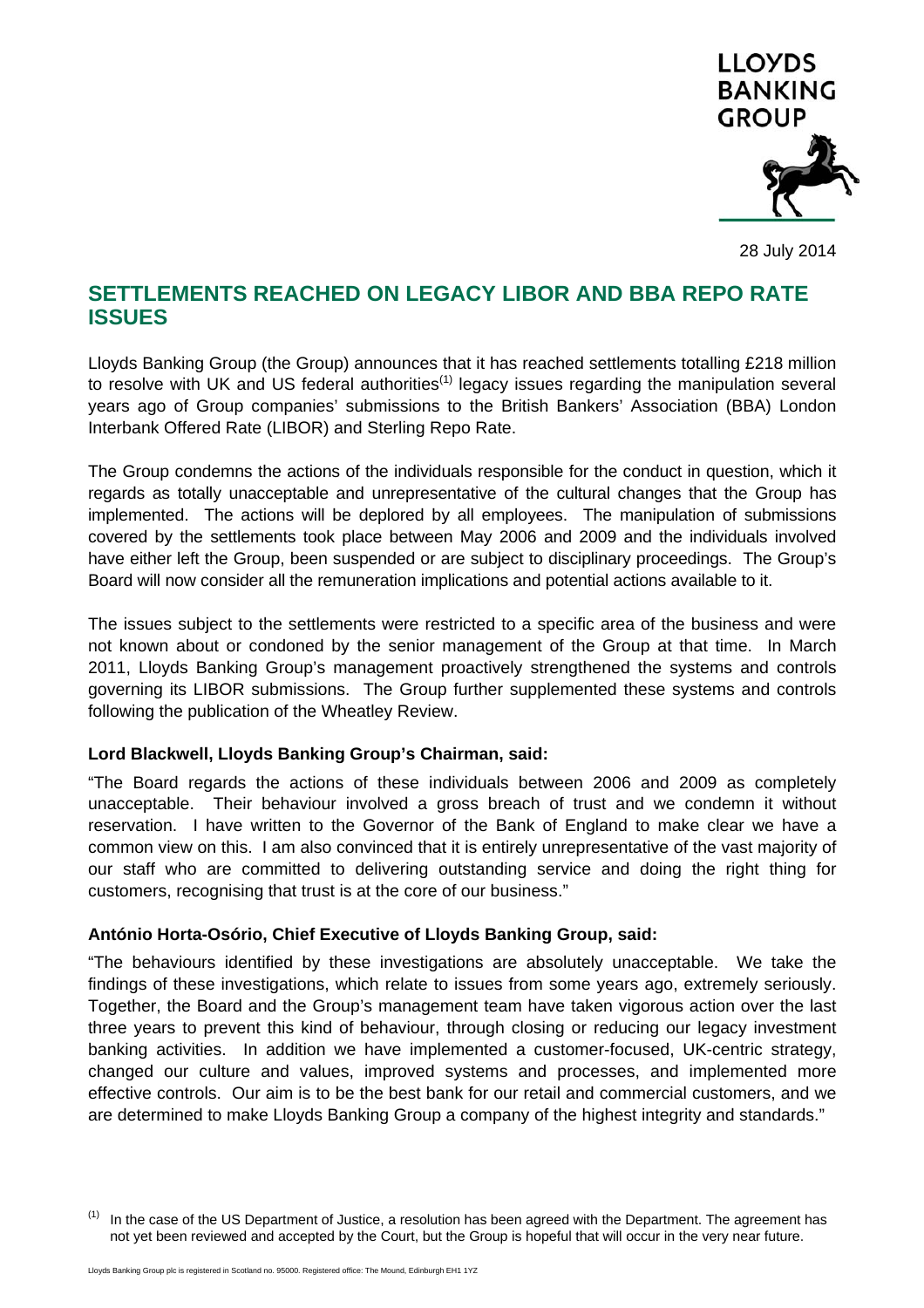Over the last three years, the Group's management has fundamentally overhauled systems and controls across the bank including separating the key control functions such as Risk, Finance and Compliance from the business divisions in order to remove potential conflicts and provide clear independence. The Audit function has been strengthened, given an expanded remit through oversight of financial risks and controls and greater prominence with the Group Audit Director attending the Group's Executive Committee. The Group has also closed down most of its investment banking operations and reduced the Group's overseas operations from over thirty countries to fewer than ten.

On LIBOR, the Group has reached settlements with the Financial Conduct Authority (FCA) in the United Kingdom, the United States Commodity Futures Trading Commission (CFTC) and the United States Department of Justice (DoJ) in relation to investigations into submissions between May 2006 and 2009 and related systems and controls failings.

The settlements in relation to LIBOR are part of an industry-wide investigation into the setting of interbank offered rates across a range of currencies. Under the settlement, the Group has agreed to pay £35 million, £62 million and £51 million to the FCA, CFTC and DoJ respectively. As part of the settlement with the DoJ, the Group has also entered into a 2-year Deferred Prosecution Agreement in relation to one count of wire fraud relating to the setting of LIBOR.

In relation to the BBA Sterling Repo Rate, the Group has reached a settlement with the FCA regarding submissions made between April 2008 and September 2009. This issue involved four individuals who the FCA has concluded manipulated BBA Repo Rate submissions to reduce fees payable under the Special Liquidity Scheme (SLS). The issue was proactively brought to the FCA's attention when it was identified by the Group as part of its internal investigation into the LIBOR issues.

The Group has agreed to pay £70 million to the FCA in connection with the resolution of the BBA Repo Rate issue and related systems and controls failings. Both the CFTC and DoJ settlements are in respect of LIBOR only and neither agency has taken action regarding the BBA Repo Rate.

The BBA Repo Rate was used by the Bank of England (BoE) to calculate the fees for the SLS. During the period that Lloyds TSB and HBOS used the SLS they paid £1,278 million in fees, just under half of all the fees payable by the industry under the Scheme. As a result of the actions of the four individuals involved, the Group has paid nearly £8 million to compensate the BoE for amounts underpaid (by Lloyds TSB and HBOS and the other banks that used the SLS).

Each of the authorities has recognised the extent of the Group's co-operation in the investigation, as part of which the Group has carried out an extensive internal review.

In addition, the FCA has noted in the Final Notice that:

"…the frequency of documented LIBOR Requests is lower than at other firms who have been the subject of disciplinary action by the Authority for LIBOR manipulation".

The DoJ has also said in the Deferred Prosecution Agreement that:

"…although the LIBOR misconduct was serious, it was limited in scope relative to certain other LIBOR panel banks and was not pervasive within LBG or its predecessor entities."

The Group will release its 2014 Half Year Results on 31 July 2014, which will include a full update on the Group's underlying trading performance, other legacy and statutory items, as well as its balance sheet and capital position and business outlook.